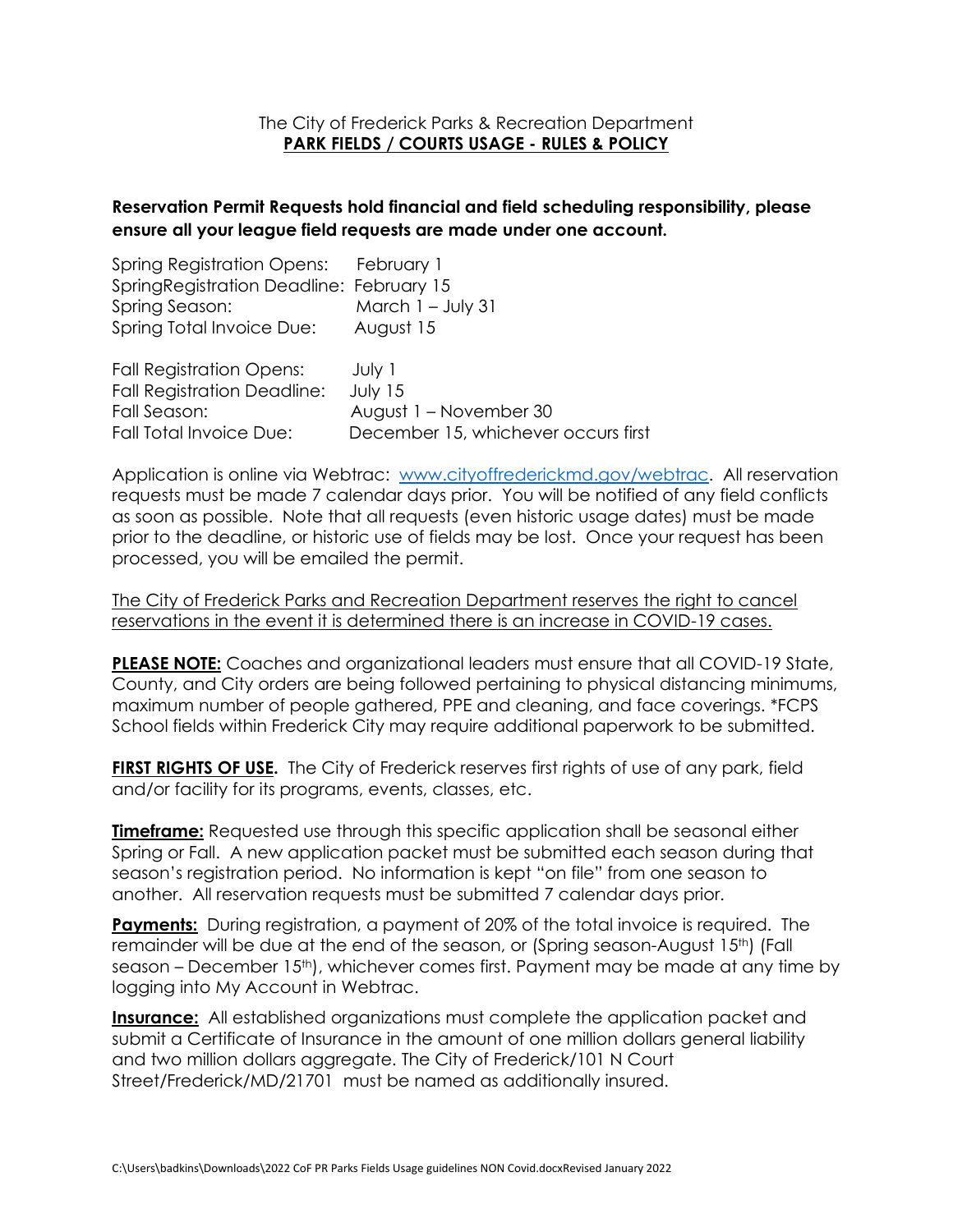**Non-Transferable:** Reservation dates and/or times are non-transferable. Any changes of field requests must be made 7 calendar days in advance. Giving permission for anyone else to use your reserved field time without prior approval of this Department can result in the cancellation of your current reservation(s), loss of "good standing" status and/or inability to reserve City fields.

**Field Closures:** There will be times during the season that the City's Department of Parks & Recreation will close fields due to inclement weather and/or field condition issues. Notifications are posted on the City's website ([www.cityoffrederickmd.gov\)](http://www.cityoffrederickmd.gov/) and the Cancellation / Information Phone Line (301-600-6970, option 3). Interested parties may also signup for email or text alerts through the 'Notify Me' tab on the city website. Each league representative will be responsible for notifying all members of their organization of the closure. Unless otherwise notified, the fields will open the next day. Please be responsible when using wet fields. If fields / courts become unplayable due to weather AFTER the posting of any field closures, league representative must email [sstamper@cityoffrederickmd.gov](mailto:sstamper@cityoffrederickmd.gov) and [tphelps@cityoffrederickmd.gov](mailto:tphelps@cityoffrederickmd.gov) the same day or early the next morning in order for the reservation fee to be removed from your invoice.

**Waiver of 7 days notice for addition/cancellation:** Occassionally it may be necessary for you to request additional reservations or field relinquishments less than 7 days in advance. In these instances, please email [sstamper@cityoffrederickmd.gov](mailto:sstamper@cityoffrederickmd.gov) and [tphelps@cityoffrederickmd.gov](mailto:tphelps@cityoffrederickmd.gov) as soon as possible, to see if your request can be granted.

**Restrooms:** City restrooms may not be available for use by user groups. Availability by locations will vary. No restrooms are available at school fields. User groups may be responsible for supplying their own port-a pots after obtaining permission from the City regarding placement. Applicants reserving restrooms are responsible to ensure all trash is in trash receptacles, toilets are flushed, sink faucets and lights turned off, and the doors are fully closed and locked.

## **Concession Stand Agreements:**

If your organization is using a concession stand for concession stand sales, OR, storage of any items, a concession stand agreement must be submitted **each season** per location in addition to your application packet.

**Shed Agreements:** If your organization uses/has a shed on City park property, a shed agreement form and GIS diagram photo showing location must be submitted **each season** per location along with your application.

## **General Park Information:**

- 1. Any individual or organization wishing to reserve a part or portion of a park property owned by The City of Frederick first must apply for and receive a permit from the City for exclusive use. FCPS School fields within Frederick City may require additional paperwork. Such permits are required in order to coordinate multiple uses of limited space, to assure preservation of the park facilities, to prevent uses that are dangerous or unlawful and to assure financial accountability for damages.
- 2. Staff will be required to monitor any music and/or sound levels to make certain the decibels do not exceed 60 (Sec. 15-21).